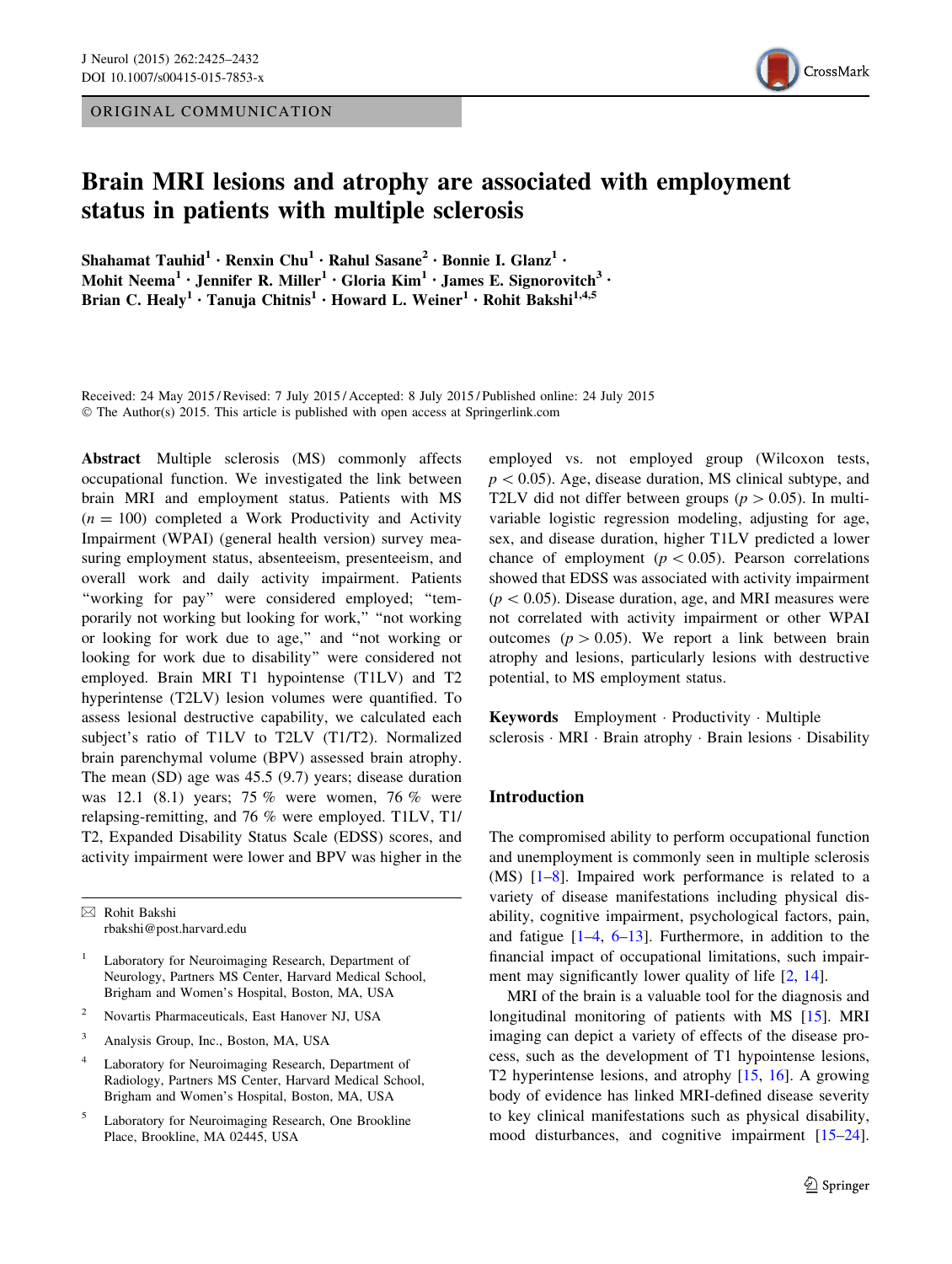However, to date, the relationship between MRI and occupational function has not been evaluated.

In a recent cross-sectional study, we administered a work productivity scale to patients with MS and identified a role for disability, depression, fatigue, and anxiety in impairment of occupational functions [\[2](#page-5-0)]. In the present study, we extended our previous observations in this cohort by examining the available MRI scans to assess the link between brain lesions/atrophy and employment status/ productivity.

# Methods

#### Subjects and clinical evaluation

As part of the Comprehensive Longitudinal Investigation of Multiple Sclerosis at Brigham and Women's Hospital (CLIMB) study [\[25](#page-6-0)], we previously reported employmentrelated data on 377 patients with a clinically isolated demyelinating syndrome (CIS) or relapsing-remitting MS (RRMS), based on the administration of the Work Productivity and Activity Impairment (WPAI) questionnaire (general health version) [\[2](#page-5-0)].

The WPAI survey, administered during a scheduled clinical visit in the CLIMB study, measured employment status, absenteeism, presenteeism (impairment during work), overall work impairment, and daily activity impairment. Patients who reported ''working for pay'' were classified as employed ( $n = 76$ ). While those "temporarily not working but looking for work,'' ''not working or looking for work due to age," and "not working or looking for work due to disability'' were considered not employed  $(n = 16)$ . Patients who were not classified as employed or not employed  $(n = 8)$  because they were working in home  $(n = 4)$ , volunteering  $(n = 1)$ , or in school  $(n = 3)$  were excluded from the analysis comparing the employed vs. not employed groups.

During the same clinical visit, patients also underwent a neurologic examination by an MS neurologist to rate physical disability using the Expanded Disability Status Scale (EDSS) [[26\]](#page-6-0). To qualify for this MRI-based substudy, patients were required to have undergone brain imaging on the assigned CLIMB study MRI scanner using a consistent acquisition protocol that included a 3D highresolution scan and was performed within 90 days of the clinical visit. One hundred patients were identified, the clinical and demographic characteristics of whom are shown in Table [1.](#page-2-0)

All subjects gave informed consent. This study was approved by the Partners Health Care ethics committee and was performed in accordance with the ethical standards of the 1964 Declaration of Helsinki and its later amendments.

#### MRI acquisition

Brain MRI was performed in all subjects on a 1.5T scanner (GE Signa, Milwaukee, WI). Scan acquisitions covered the whole brain and included an axial T1-weighted spin-echo (TR/TE: 725/20 ms) and dual-echo T2-weighted (TR/TE2/ TE1: 3000/80/30 ms) series (voxel size  $0.94 \times 0.94$  $\times$  3 mm) and a sagittal 3D MP-RAGE sequence (TR/TE: 8.6/3.8 ms) with a voxel size of  $0.94 \times 0.94 \times 1.2$  mm. T1-weighted spin-echo imaging was repeated 5 min after 0.1 mol/kg intravenous gadolinium (Gd).

## MRI analysis: lesions

Brain T1 hypointense (T1LV) and T2 hyperintense lesion volume (T2LV) were expert-quantified with an edge-finding tool using Jim software (v.5, Xinapse Systems Ltd, West Bergholt, UK, [http://www.xinapse.com/\)](http://www.xinapse.com/). T2 hyperintense lesions were defined as those showing hyperintensity on both the proton density and late echo T2-weighted images. T1 hypointense lesions (''black holes'') were required to show at least partial hyperintensity on the dualecho images, but no gadolinium-enhancement (to reduce the likelihood of including transient lesions) [\[15](#page-6-0)]. To assess a patient's lesional destructive capability, we calculated the ratio of T1LV to T2LV (T1/T2) for each subject, based on our previous work showing the value of this metric [\[27–29](#page-6-0)].

## MRI analysis: atrophy

To assess whole brain atrophy, we measured normalized brain parenchymal volume (BPV) from the 3D MP-RAGE images using the fully automated segmentation-based algorithm, Structural Image Evaluation using Normalization of Atrophy (SIENAX)  $[30]$  $[30]$ . Our method has been previously detailed [[31\]](#page-6-0). Briefly, the automated process involved extraction of the brain and CSF volume from the whole-head input data, followed by affine-registration to a standardized space. The volumetric scaling factor was then obtained for normalization by head size. Tissue-type segmentation with partial volume estimation was then conducted to calculate the total volume of brain tissue vs. CSF. Optimization experiments led to our use of the default brain extraction threshold of 0.5 to maintain adequate segmentation in each image set.

### Statistical analysis

Baseline descriptive statistics were summarized, and baseline age, disease duration, EDSS, brain volume measures, and activity impairment were compared between employed vs. not employed patients using the Wilcoxon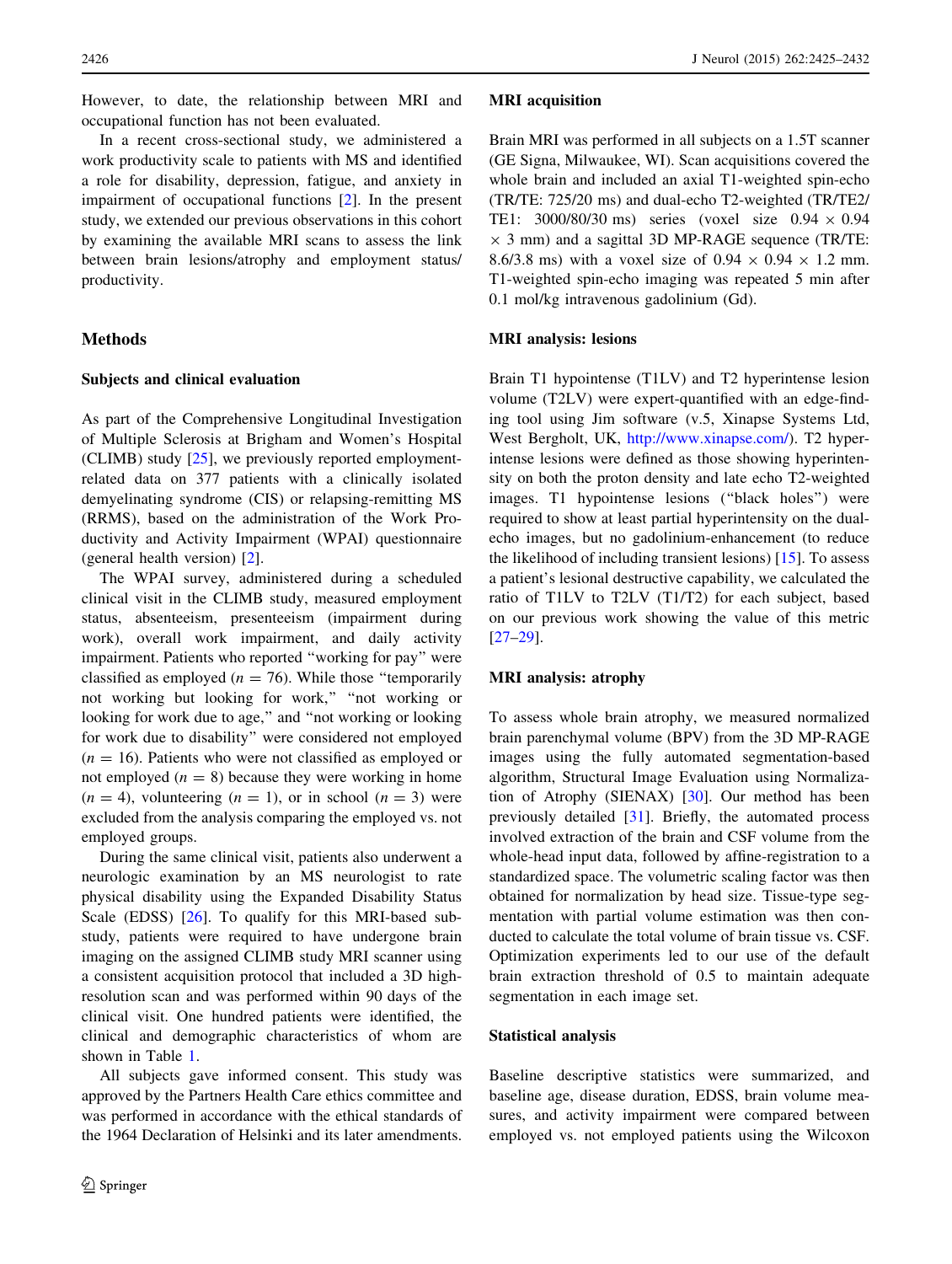<span id="page-2-0"></span>

|  | <b>Table 1</b> Multiple sclerosis patient characteristics |  |  |
|--|-----------------------------------------------------------|--|--|
|  |                                                           |  |  |

| Age, years: Mean $\pm$ SD (range)                                                                           | $45.5 \pm 9.7$<br>$(19.9 - 64.8)$        |
|-------------------------------------------------------------------------------------------------------------|------------------------------------------|
| Female, $n$ $(\%)$                                                                                          | 75 (75.0)                                |
| Race, $n$ (%)                                                                                               |                                          |
| <b>Black or African American</b>                                                                            | 4(4.0)                                   |
| South Asian                                                                                                 | 1(1.0)                                   |
| White                                                                                                       | 94 (94.0)                                |
| Unknown                                                                                                     | 1(1.0)                                   |
| Employment status, $n$ (%)                                                                                  |                                          |
| Working for pay                                                                                             | 76 (76.0)                                |
| Working in home                                                                                             | 4(4.0)                                   |
| Volunteering                                                                                                | 1(1.0)                                   |
| In school                                                                                                   | 3(3.0)                                   |
| Temporarily not working but looking for<br>work                                                             | 3(3.0)                                   |
| Not working or looking for work because of<br>age                                                           | 2(2.0)                                   |
| Not working or looking for work because of<br>disability                                                    | 11(11.0)                                 |
| MS disease duration, years: Mean $\pm$ SD<br>(range)                                                        | $12.1 \pm 8.1$<br>$(1.6 - 36.6)$         |
| MS category, $n$ (%)                                                                                        |                                          |
| Clinically isolated syndrome                                                                                | 6(6.0)                                   |
| Relapsing-remitting                                                                                         | 76 (76.0)                                |
| Secondary progressive                                                                                       | 12(12.0)                                 |
| Primary progressive                                                                                         | 6(6.0)                                   |
| Brain parenchymal volume, mL: Mean $\pm$ SD<br>(range)                                                      | $1429.7 \pm 70.7$<br>$(1216.3 - 1574.7)$ |
| T1 hypointense lesion volume, mL:<br>Mean $\pm$ SD (range)                                                  | $1.3 \pm 2.1$ (0.0–9.5)                  |
| T2 hyperintense lesion volume, mL:<br>Mean $\pm$ SD (range)                                                 | $4.9 \pm 6.7$ (0.1–28.3)                 |
| T1/T2 lesion volume ratio: Mean $\pm$ SD<br>(range)                                                         | $0.3 \pm 0.2$ (0.0–0.7)                  |
| EDSS: Mean $\pm$ SD (range)                                                                                 | $2.2 \pm 1.9$ (0.0–7.5)                  |
| WPAI:GH, mean $\pm$ SD, %                                                                                   |                                          |
| Activity impairment $(n = 99)$                                                                              | $21.0 \pm 26.5$                          |
| Overall work impairment $(n = 74)$                                                                          | $18.3 \pm 25.6$                          |
| Absenteeism (i.e., percent work time<br>missed, $n = 74$ )                                                  | $6.7 \pm 19.7$                           |
| Presenteeism ( <i>i.e.</i> , days at work but limited<br>in performing job tasks due to health,<br>$n = 72$ | $13.5 \pm 20.1$                          |

 $n = 100$  unless otherwise indicated

EDSS expanded disability status scale, WPAI:GH work productivity and activity impairment-general health

rank-sum test. Correlations between patient characteristics and WPAI General Health scores were assessed using Pearson's correlation coefficient for all variables except for EDSS, for which the associations were measured using Spearman's rho. Logistic regression models were used to explore whether employment status was associated with brain volume and lesion volume. Age, sex, and disease duration were included as covariates in the logistic regression models. All data analyses were performed using SAS release 9.3 (SAS Institute, Inc., Cary, NC).

# Results

Patient demographic, clinical, and MRI characteristics are shown in Table 1. Among the 100 patients analyzed in the correlation analysis, 74 % had absenteeism and 72 % had presenteeism data. A total of 12 patients had an absenteeism score  $>0$ , while 33 patients had a presenteeism score  $>0$ . The main results are shown in Tables [2](#page-3-0) and [3](#page-3-0) and Figs. [1](#page-3-0), [2,](#page-3-0) [3](#page-4-0), [4.](#page-4-0) Seven patients had Gd-enhanced lesions; however, due to power considerations and study design, we did not formally compare patients for the presence or absence of Gd-enhancing lesions in relation to employment in this study. As shown in Table [2](#page-3-0) and Figs. [1](#page-3-0), [2](#page-3-0), and [4,](#page-4-0) T1LV, T1/T2, Expanded Disability Status Scale (EDSS) scores, and activity impairment were lower and BPV was higher in the employed vs. not employed group (Wilcoxon tests,  $p < 0.05$ ; Wilcoxon rank-sum tests,  $p\lt 0.05$ ). Age, disease duration, T2LV, and clinical subtype of MS were not significantly different between groups  $(p > 0.05)$  (Tables [2](#page-3-0) and [3,](#page-3-0) Fig. [3\)](#page-4-0). Spearman's correlation coefficient showed that EDSS was associated with activity impairment ( $p < 0.05$ ) (Table [4](#page-4-0)). However, disease duration, age, and MRI variables were not correlated with activity impairment, absenteeism, presenteeism, or overall work impairment (all  $p > 0.05$ ).

#### Regression Modeling

To further explore the strength of the relationship between MRI and MS employment status, we developed three logistic regression models (each adjusting for age, sex, and disease duration): (1) T1LV vs. employment status, (2) T1/ T2 vs. employment status, and (3) BPV vs. employment status. In the first multivariable logistic regression model, we found a statistically significant reduction ( $p = 0.047$ ) in the odds of being employed vs. unemployed by 22.4 % for each 1 mL increase in T1LV. We did not observe a significant association between T1/T2 ( $p = 0.144$ ) or BPV  $(p = 0.191)$  and employment status in the second and third multivariable models.

# Discussion

The major finding in this study is the increased disease severity as shown by MRI-defined cerebral lesions and atrophy in MS patients who are not employed vs. those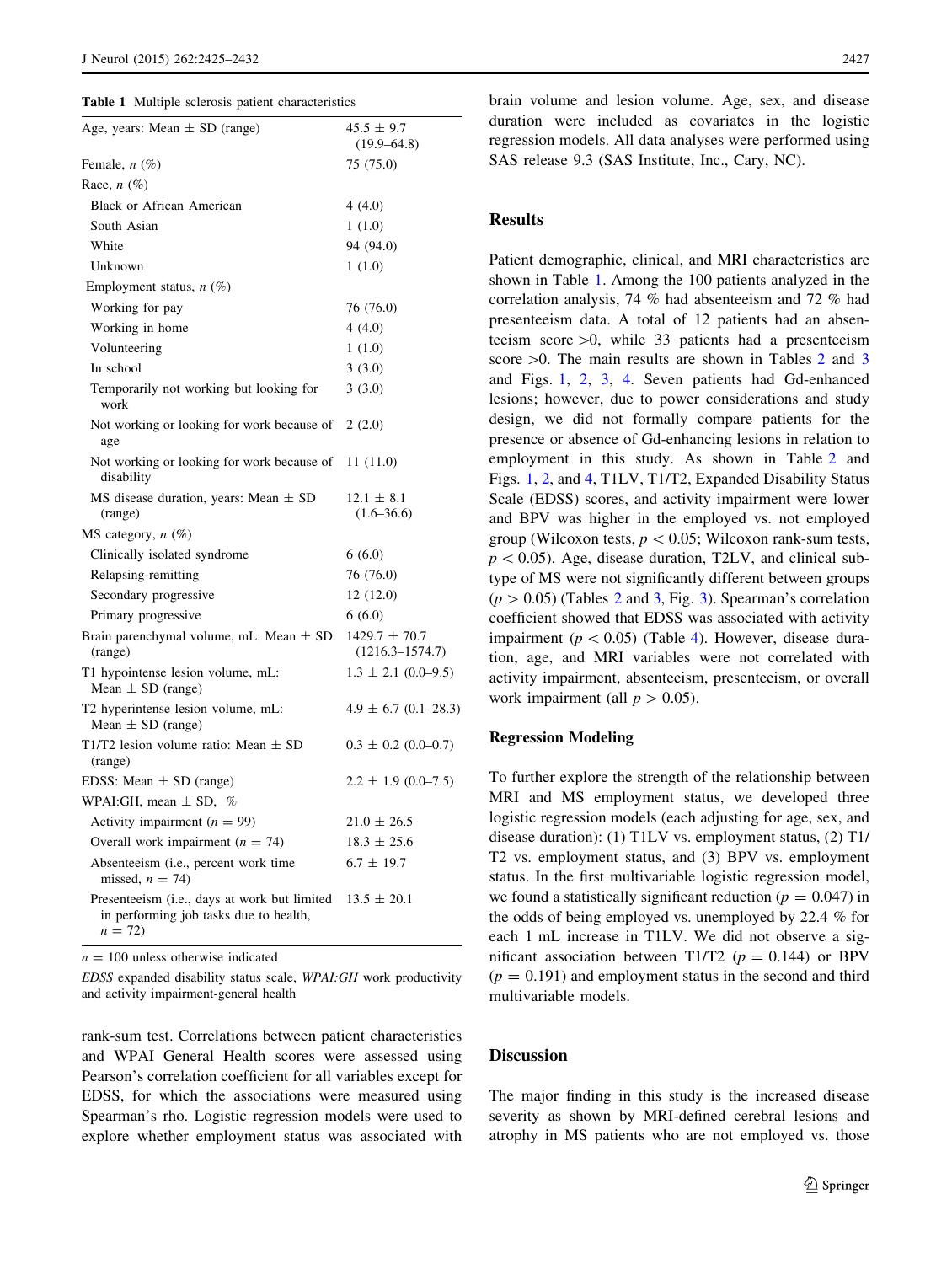<span id="page-3-0"></span>Table 2 Clinical/MRI multiple sclerosis disease variables in employed vs. not employed patients

|                                      | Mean difference<br>employed ( $n = 76$ )<br>vs. not employed ( $n = 16$ ) | Wilcoxon<br>rank-sum<br>test $p$ value <sup>b</sup> |
|--------------------------------------|---------------------------------------------------------------------------|-----------------------------------------------------|
| Patient characteristics <sup>a</sup> |                                                                           |                                                     |
| Age <sup>c</sup>                     | $-4.429$                                                                  | 0.090                                               |
| Disease duration                     | $-0.008$                                                                  | 0.857                                               |
| <b>Baseline EDSS</b>                 | $-2.030$                                                                  | < 0.001                                             |
| Brain volume measures <sup>a</sup>   |                                                                           |                                                     |
| <b>BPV</b>                           | 3.645                                                                     | 0.036                                               |
| T <sub>1</sub> LV                    | $-1.288$                                                                  | 0.014                                               |
| T <sub>2</sub> LV                    | $-1.739$                                                                  | 0.107                                               |
| T1/T2 LV ratio                       | $-0.093$                                                                  | 0.012                                               |
| <b>Activity Impairment</b>           | $-27.125$                                                                 | 0.002                                               |
|                                      |                                                                           |                                                     |

EDSS Expanded Disability Status Scale score, BPV brain parenchymal volume, LV lesion volume

<sup>a</sup> This analysis was conducted among patients who reported any of the following: "working for pay," ''temporarily not working but looking for work,'' not working or looking for work due to age,'' and ''not working or looking for work due to disability.'' Patients who reported ''working for pay'' were considered employed. BPV, T1, and T2 lesion volumes are measured in mL

 $\bar{p}$  p values were estimated using a non-parametric Wilcoxon rank-sum test for two independent samples

<sup>c</sup> When stratified by employment status, the mean age among employed patients was 44.9 (SD 8.6) with a range of 27.1–62.6 years and the mean age among not employed patients was 49.3 (SD 10.5) with a range of 29.8–64.8 years. Note that the regression modeling testing the relationships between MRI and employment status were adjusted for age, sex, and disease duration (see ''[Results'](#page-2-0)' Section)

Table 3 Clinical subtype of multiple sclerosis by employment status

|                              | Employed, $n$ (%) | Not employed, $n$ (%) |
|------------------------------|-------------------|-----------------------|
| Clinically isolated syndrome | 5(6.6)            | 1(6.3)                |
| Relapsing-remitting          | 60 (78.9)         | 10(62.5)              |
| Secondary progressive        | 6(7.9)            | 4(25.0)               |
| Primary progressive          | 5(6.6)            | 1(6.3)                |

There was no significant difference between employed ( $n = 76$ ) and not employed ( $n = 16$ ) groups in terms of the distribution of multiple sclerosis clinical subtype ( $p > 0.05$ )



Fig. 1 Brain atrophy is associated with MS employment status. Boxplot with mean (diamond), median, quartiles, 95 % interval whiskers and outliers. Wilcoxon rank-sum test:  $p$  value = 0.036



Fig. 2 Brain T1 hypointense lesion volume is associated with MS employment status. Boxplot with mean (diamond), median, quartiles, 95 % interval whiskers and outliers. Wilcoxon rank-sum test:  $p$  value = 0.014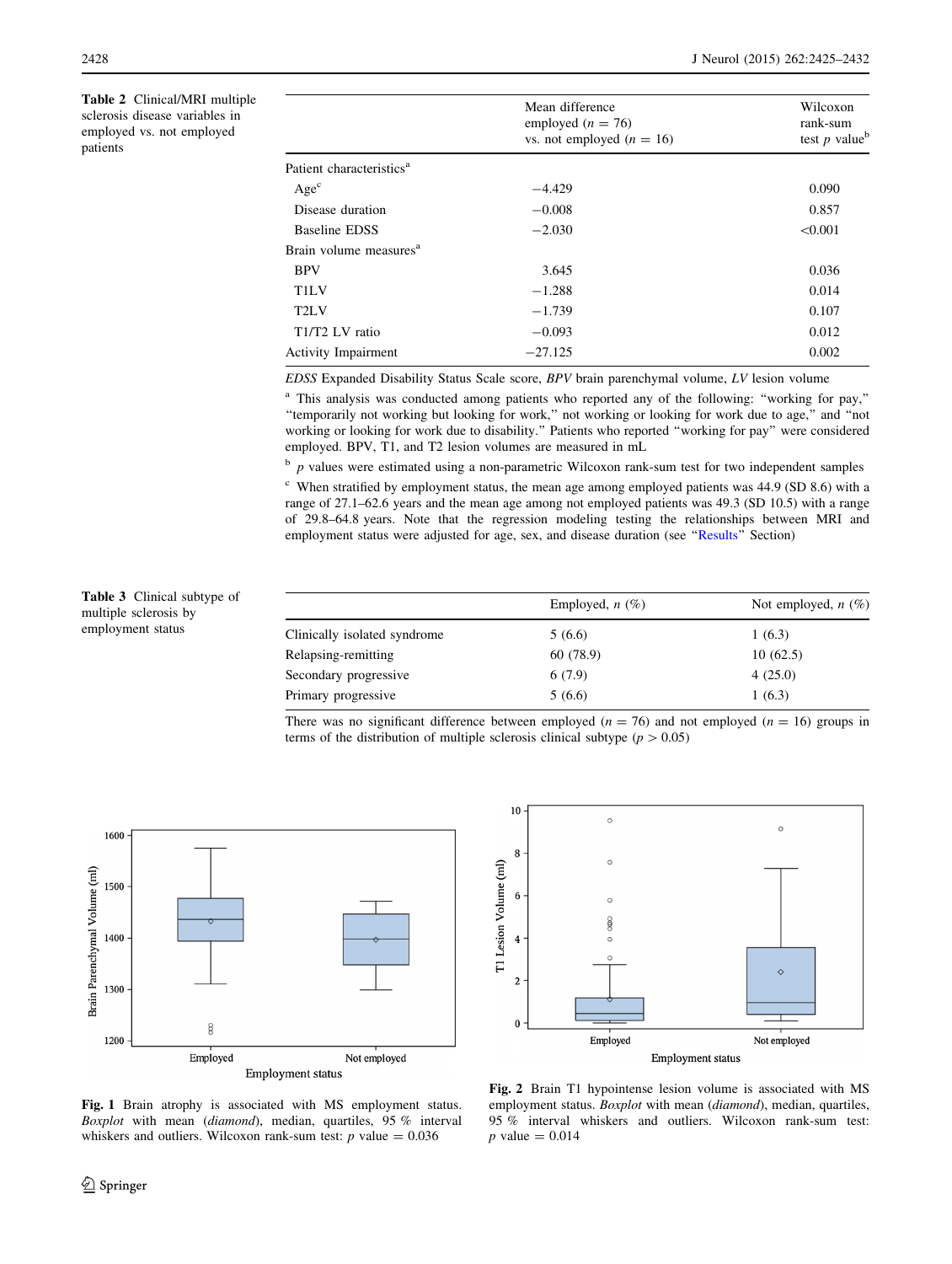<span id="page-4-0"></span>

Fig. 3 Brain T2 hyperintense lesion volume is not associated with MS employment status. Boxplot with mean (diamond), median, quartiles, 95 % interval whiskers and outliers. Wilcoxon rank-sum test: *p* value =  $0.107$ 



Fig. 4 Brain T1/T2 lesion volume ratio is associated with MS employment status. *Boxplot* with mean (*diamond*), median, quartiles, 95 % interval whiskers and outliers. Wilcoxon rank-sum test:  $p$  value = 0.012

who are employed. Among lesion measures, the destructive potential as assessed by the overall T1 hypointense burden and the proportion of T2 hyperintense lesions showing T1 hypointensity were most strongly related to the employment status. In addition, normalized whole brain volume was higher in employed vs. not employed patients, suggesting that brain atrophy was also a factor linked to not employed status.

These findings are perhaps not surprising given that a range of neurological and neuropsychological dysfunction in MS, such as physical disability, cognitive impairment, and mood disturbances, have been linked to both impaired work performance [[1](#page-5-0)–[4](#page-5-0), [6](#page-6-0)[–13\]](#page-6-0) and brain structural damage as defined on MRI scans by lesions and atrophy [\[22](#page-6-0) , [32](#page-6-0)]. Among MRI lesion measures, T1 hypointense lesions have

| Variables                     | (years)   | Patient characteristics Physical | disability |                        | Work Productivity and Activity Impairment-General Health (%) |             |              |           | Brain volume measures |                               |                              |
|-------------------------------|-----------|----------------------------------|------------|------------------------|--------------------------------------------------------------|-------------|--------------|-----------|-----------------------|-------------------------------|------------------------------|
|                               | Age       | duration<br>Disease              | EDSS       | impairment<br>Activity | Overall work<br>impairment                                   | Absenteeism | Presenteeism | BPV       | volume                | T1 lesion T2 lesion<br>volume | T1/T2 lesion<br>volume ratio |
| BPV                           | $-0.370*$ | $-0.199*$                        | $-0.219*$  | $-0.150$               | $-0.112$                                                     | $-0.018$    | $-0.132$     |           | $-0.337*$             | $-0.381*$                     | $-0.198*$                    |
| T1 hypointense lesion volume  | $-0.008$  | 0.147                            | $0.326*$   | 0.157                  | 0.116                                                        | 0.021       | 0.138        | $-0.337*$ |                       | 0.869*                        | $0.366*$                     |
| T2 hyperintense lesion volume | $-0.016$  | $0.226*$                         | 0.186      | 0.116                  | 0.062                                                        | $-0.028$    | 0.090        | $-0.381*$ | $0.869*$              |                               | 0.098                        |
| T1/T2 lesion volume ratio     | 0.173     | 0.045                            | $0.331*$   | 0.055                  | 0.121                                                        | 0.147       | 0.122        | $-0.198*$ | $0.366*$              | 0.098                         |                              |
| <b>Baseline EDSS</b>          | $0.273*$  | $0.286*$                         | I          | $0.424*$               | 0.195                                                        | $-0.062$    | 0.211        | $-0.219*$ | $0.326*$              | 0.186                         | $0.331*$                     |
| Age at MRI                    |           | $0.374*$                         | $0.273*$   | 0.153                  | $-0.015$                                                     | $-0.162$    | 0.123        | $-0.370*$ | $-0.008$              | $-0.016$                      | 0.173                        |
| Disease duration              | $0.374*$  | I                                | $0.286*$   | 0.197                  | 0.118                                                        | $-0.039$    | 0.170        | $-0.199*$ | 0.147                 | $0.226*$                      | 0.045                        |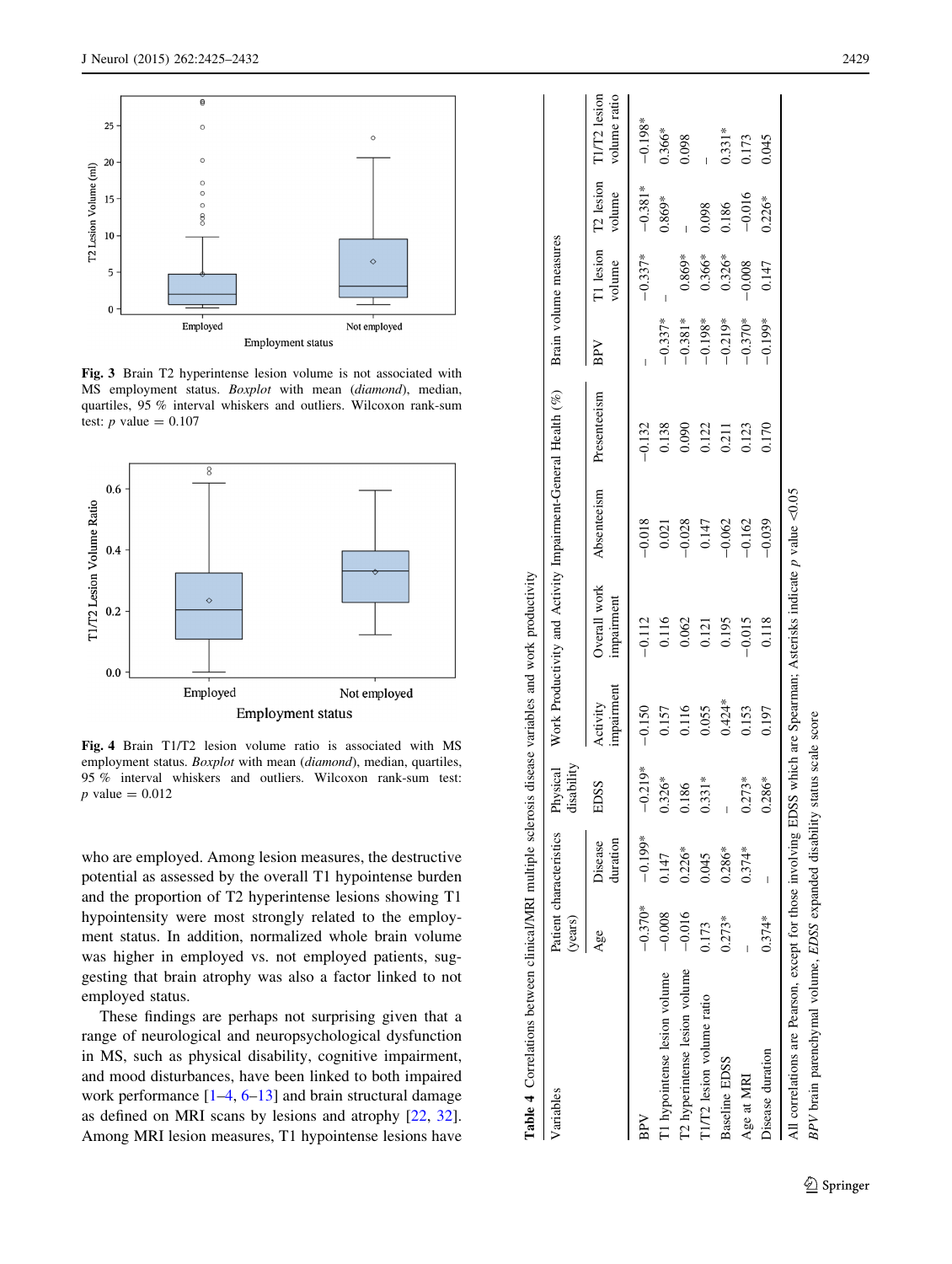<span id="page-5-0"></span>shown both more specificity for destructive irreversible damage [\[33](#page-6-0)] and better correlations with mental and physical impairment [[24,](#page-6-0) [34\]](#page-6-0) than T2 hyperintense lesions. These previous studies are in line with our results that T1 hypointense lesions are also more important for employment status than T2 hyperintense lesions.

The second major finding was that none of the MRI variables were associated with activity impairment in the whole cohort or any work productivity measures in the employed patients, including overall work impairment, absenteeism, or presenteeism. These aspects of impairment were not common in our sample. Thus, the study may have been underpowered to detect such associations due to the restricted range of activity impairment. Secondly, the latter three measures of impairment are only relevant to employed patients and thus may not have provided sufficient sensitivity. Furthermore, these self-reported measures may not have been reliable. We did not assess any objective measures of productivity while working. Finally, the presence of cognitive reserve [\[35](#page-6-0)], which was not assessed in our study, may have provided adaptive ability for patients to maintain function, despite the accumulation of disease-related structural brain changes.

A third finding was the strong relationship between physical disability, assessed by EDSS score, and both employment status and activity impairment. Such a relationship has been long known in MS. However, it was striking in our data that EDSS score showed a closer link than the MRI variables to employment and activity impairment. This important role for disability was seen from two perspectives. First, the differences between employed and not employed groups were robust for EDSS  $(p<0.001)$ , while less robust for MRI brain atrophy and T1 hypointense lesion variables ( $p < 0.05$ ). Second, EDSS score, but not MRI variables, showed a significant correlation with activity impairment. One possible explanation for this divergence is the heavy contribution of spinal cord involvement to the EDSS score [\[26](#page-6-0)], whereas only brain MRI measures were applied in this study. It is likely that spinal cord involvement, a major contributor to limb and ambulatory disability [[29,](#page-6-0) [36](#page-6-0)[–41](#page-7-0)], is a key contributor to vocational skills, and is poorly reflected in the level of MRI-defined brain lesions or atrophy in patients with MS [\[36](#page-6-0)].

Our cohort was dominated by mildly affected patients with relapsing forms of MS. Given that only 18 % of our patients had progressive forms of MS, further studies are required to assess the link between brain MRI findings and employment in advanced forms of the disease. Sample size should also be taken into account as the not employed group comprised 16 patients. We are now planning to study larger cohorts. Additional work is necessary to establish whether the relationships between MRI and employment

are independent from the effects of cognitive impairment and fatigue. Because of sample size and the restricted range of employment impairment, there may have been limited power to detect the full extent of MRI relationships. It would be of interest for future studies to test whether other aspects of MRI-defined involvement in MS, such as spinal cord [[36–](#page-6-0)[41\]](#page-7-0), cortical [[42,](#page-7-0) [43](#page-7-0)], and diffuse cerebral damage [\[44–46](#page-7-0)], are related to productivity and whether MRI findings predict longitudinal change of employment status. Destructive effects of lesions may be particularly prominent using ultra-high-field strength MRI [[47\]](#page-7-0). In summary, our study demonstrates a clear relationship between brain MRI and employment status in MS.

#### Compliance with the ethical standards

Conflicts of interest This study was funded by Novartis Pharmaceuticals. It is based on data from the Comprehensive Longitudinal Investigation of Multiple Sclerosis at Brigham and Women's Hospital (CLIMB) study, funded in part by Merck Serono. Rahul Sasane is an employee of Novartis Pharmaceuticals. Bonnie Glanz and Brian Healy received research support from Merck Serono. Tanuja Chitnis received consulting fees from Biogen, Merck Serono, and Alexion and research support from Merck Serono and Novartis. Howard Weiner received personal compensation from Biogen, Novartis, EMD Serono, Teva, GSK, Nasvax, Xenoport, and Genzyme and research support from Merck Serono. Rohit Bakshi received consulting fees from AbbVie, Alkermes, Biogen, Novartis, and Questcor and research support from Biogen, Merck Serono, Novartis, Genzyme, and Teva. The other authors state that there is no conflict of interest. This work was presented in preliminary form at the 2014 joint meeting of the Americas and European Committees on Treatment and Research in Multiple Sclerosis (ACTRIMS/ECTRIMS), Boston, MA, USA.

Open Access This article is distributed under the terms of the Creative Commons Attribution 4.0 International License ([http://crea](http://creativecommons.org/licenses/by/4.0/) [tivecommons.org/licenses/by/4.0/\)](http://creativecommons.org/licenses/by/4.0/), which permits unrestricted use, distribution, and reproduction in any medium, provided you give appropriate credit to the original author(s) and the source, provide a link to the Creative Commons license, and indicate if changes were made.

## References

- 1. Bøe Lunde HM, Telstad W, Grytten N, Kyte L, Aarseth J, Myhr KM et al (2014) Employment among patients with multiple sclerosis—a population study. PLoS One 9(7):e103317
- 2. Glanz BI, Dégano IR, Rintell DJ, Chitnis T, Weiner HL, Healy BC (2012) Work productivity in relapsing multiple sclerosis: associations with disability, depression, fatigue, anxiety, cognition, and health-related quality of life. Value Health 15(8): 1029–1035
- 3. Honarmand K, Akbar N, Kou N, Feinstein A (2011) Predicting employment status in multiple sclerosis patients: the utility of the MS functional composite. J Neurol 258(2):244–249
- 4. Julian LJ, Vella L, Vollmer T, Hadjimichael O, Mohr DC (2008) Employment in multiple sclerosis: exiting and re-entering the work force. J Neurol 255(9):1356–1360
- 5. Messmer Uccelli M, Specchia C, Battaglia MA, Miller DM (2009) Factors that influence the employment status of people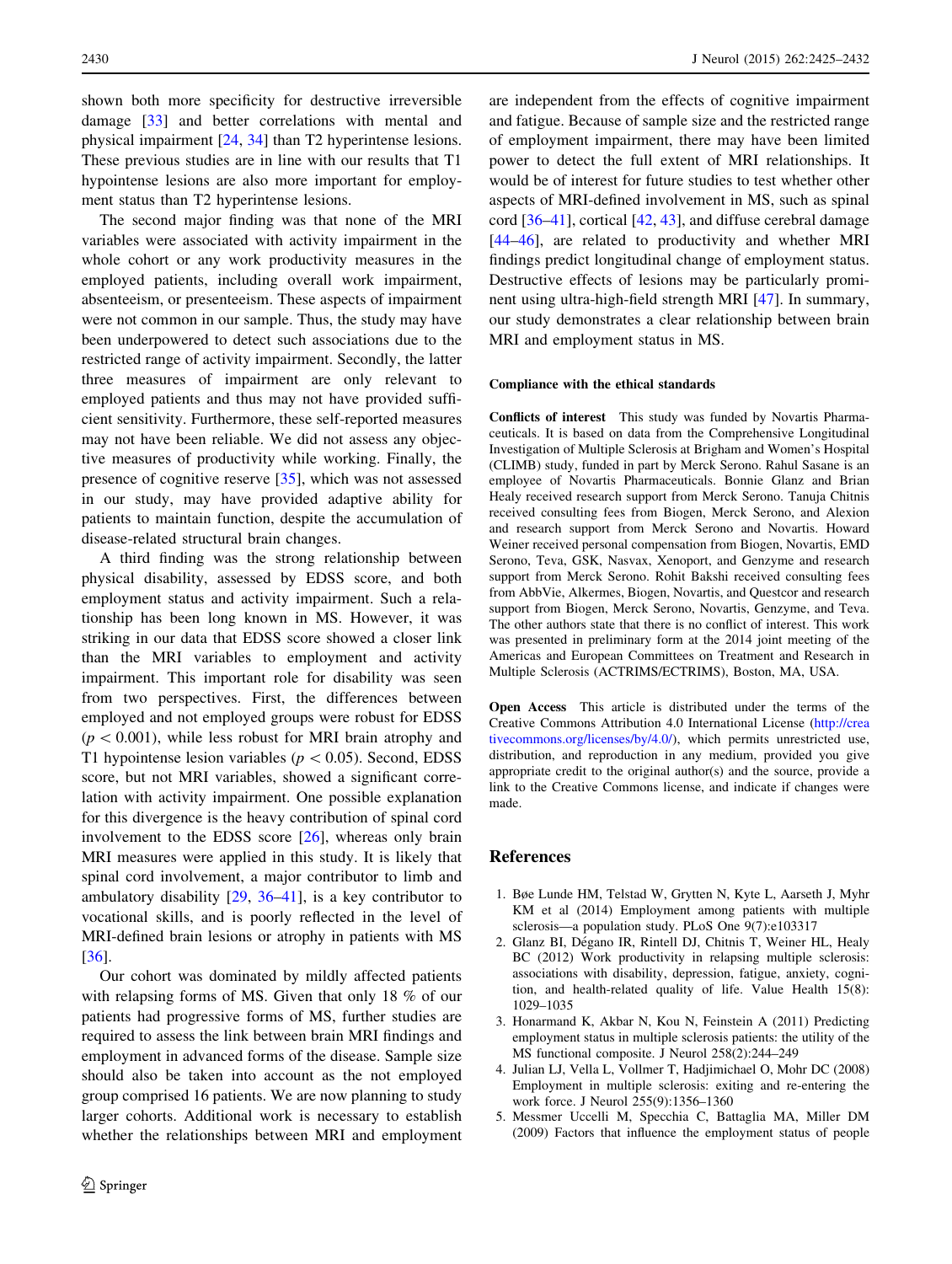<span id="page-6-0"></span>with multiple sclerosis: a multi-national study. J Neurol 256(12):1989–1996

- 6. Moore P, Harding KE, Clarkson H, Pickersgill TP, Wardle M, Robertson NP (2013) Demographic and clinical factors associated with changes in employment in multiple sclerosis. Mult Scler 19(12):1647–1654
- 7. Morse CL, Schultheis MT, McKeever JD, Leist T (2013) Multitasking in multiple sclerosis: can it inform vocational functioning? Arch Phys Med Rehabil 94(12):2509–2514
- 8. Schiavolin S, Leonardi M, Giovannetti AM, Antozzi C, Brambilla L, Confalonieri P et al (2013) Factors related to difficulties with employment in patients with multiple sclerosis: a review of 2002-2011 literature. Int J Rehabil Res 36(2):105–111
- 9. Krause I, Kern S, Horntrich A, Ziemssen T (2013) Employment status in multiple sclerosis: impact of disease-specific and nondisease-specific factors. Mult Scler 19(13):1792–1799
- 10. Morrow SA, Drake A, Zivadinov R, Munschauer F, Weinstock-Guttman B, Benedict RH (2010) Predicting loss of employment over three years in multiple sclerosis: clinically meaningful cognitive decline. Clin Neuropsychol 24(7):1131–1145
- 11. Smith MM, Arnett PA (2005) Factors related to employment status changes in individuals with multiple sclerosis. Mult Scler 11(5):602–609
- 12. Strober LB, Christodoulou C, Benedict RH, Westervelt HJ, Melville P, Scherl WF et al (2012) Unemployment in multiple sclerosis: the contribution of personality and disease. Mult Scler 18(5):647–653
- 13. Strober L, Chiaravalloti N, Moore N, DeLuca J (2014) Unemployment in multiple sclerosis (MS): utility of the MS functional composite and cognitive testing. Mult Scler 20(1):112–115
- 14. Miller A, Dishon S (2006) Health-related quality of life in multiple sclerosis: the impact of disability, gender and employment status. Qual Life Res 15(2):259–271
- 15. Filippi M, Preziosa P, Rocca MA (2014) Magnetic resonance outcome measures in multiple sclerosis trials: time to rethink? Curr Opin Neurol 27(3):290–299
- 16. Bermel RA, Bakshi R (2006) The measurement and clinical relevance of brain atrophy in multiple sclerosis. Lancet Neurol 5(2):158–170
- 17. Shiee N, Bazin PL, Zackowski KM, Farrell SK, Harrison DM, Newsome SD et al (2012) Revisiting brain atrophy and its relationship to disability in multiple sclerosis. PLoS ONE 7(5):e37049
- 18. Magon S, Chakravarty MM, Amann M, Weier K, Naegelin Y, Andelova M et al (2014) Label-fusion-segmentation and deformation-based shape analysis of deep gray matter in multiple sclerosis: the impact of thalamic subnuclei on disability. Hum Brain Mapp 35(8):4193–4203
- 19. Poonawalla AH, Datta S, Juneja V, Nelson F, Wolinsky JS, Cutter G et al (2010) Composite MRI scores improve correlation with EDSS in multiple sclerosis. Mult Scler 16(9):1117-1125
- 20. Popescu V, Agosta F, Hulst HE, Sluimer IC, Knol DL, Sormani MP et al (2013) Brain atrophy and lesion load predict long term disability in multiple sclerosis. J Neurol Neurosurg Psychiat 84(10):1082–1091
- 21. Uher T, Blahova-Dusankova J, Horakova D, Bergsland N, Tyblova M, Benedict RH et al (2014) Longitudinal MRI and neuropsychological assessment of patients with clinically isolated syndrome. J Neurol 261(9):1735–1744
- 22. Benedict RHB, Carone DA, Bakshi R (2004) Correlating brain atrophy with cognitive dysfunction, mood disturbances, and personality disorder in multiple sclerosis. J Neuroimaging 14(Suppl):36S–45S
- 23. Gold SM, O'Connor MF, Gill R, Kern KC, Shi Y, Henry RG et al (2014) Detection of altered hippocampal morphology in multiple

sclerosis-associated depression using automated surface mesh modeling. Hum Brain Mapp 35(1):30–37

- 24. Bakshi R, Czarnecki D, Shaikh ZA, Priore RL, Janardhan V, Kaliszky Z et al (2000) Brain MRI lesions and atrophy are related to depression in multiple sclerosis. NeuroReport 11(6):1153–1158
- 25. Gauthier SA, Glanz BI, Mandel M, Weiner HL (2006) A model for the comprehensive investigation of a chronic autoimmune disease: the multiple sclerosis CLIMB study. Autoimmun Rev 5(8):532–536
- 26. Kurtzke JF (1983) Rating neurologic impairment in multiple sclerosis: an expanded disability status scale (EDSS). Neurology 33:1444–1452
- 27. Bakshi R, Neema M, Healy BC, Liptak Z, Betensky RA, Buckle GJ et al (2008) Predicting clinical progression in multiple sclerosis with the Magnetic Resonance Disease Severity Scale. Arch Neurol 65(11):1449–1453
- 28. Moodie J, Healy BC, Buckle GJ, Gauthier SA, Glanz BI, Arora A et al (2012) Magnetic Resonance Disease Severity Scale (MRDSS) for patients with multiple sclerosis: a longitudinal study. J Neurol Sci 315(1–2):49–54
- 29. Bakshi R, Neema M, Tauhid S, Healy BC, Glanz BI, Kim G et al (2014) An expanded composite scale of MRI-defined disease severity in multiple sclerosis: MRDSS2. NeuroReport 25(14):1156–1161
- 30. Smith SM, Rao A, De Stefano N, Jenkinson M, Schott JM, Matthews PM et al (2007) Longitudinal and cross-sectional analysis of atrophy in Alzheimer's disease: cross-validation of BSI, SIENA and SIENAX. Neuroimage 36(4):1200–1206
- 31. Chu R, Tauhid S, Glanz BI, Healy BC, Kim G, Oommen VV et al (2015) Whole brain volume measured from 1.5T vs. 3T MRI in healthy subjects and patients with multiple sclerosis. J Neuroimaging. doi:[10.1111/jon.12271](http://dx.doi.org/10.1111/jon.12271)
- 32. Zivadinov R, Leist TP (2005) Clinical-magnetic resonance imaging correlations in multiple sclerosis. J Neuroimaging 15(4 Suppl):10S–21S
- 33. Truyen L, van Waesberghe JH, van Walderveen MA, van Oosten BW, Polman CH, Hommes OR et al (1996) Accumulation of hypointense lesions (''black holes'') on T1 spin-echo MRI correlates with disease progression in multiple sclerosis. Neurology 47(6):1469–1476
- 34. van Walderveen MA, Kamphorst W, Scheltens P, van Waesberghe JH, Ravid R, Valk J et al (1998) Histopathologic correlate of hypointense lesions on T1-weighted spin-echo MRI in multiple sclerosis. Neurology 50(5):1282–1288
- 35. Sumowski JF, Leavitt VM (2013) Cognitive reserve in multiple sclerosis. Mult Scler 19(9):1122–1127
- 36. Cohen AB, Neema M, Arora A, Dell'Oglio E, Benedict RH, Tauhid S et al (2012) The relationships among MRI-defined spinal cord involvement, brain involvement, and disability in multiple sclerosis. J Neuroimaging 22(2):122–128
- 37. Lin X, Tench CR, Evangelou N, Jaspan T, Constantinescu CS (2004) Measurement of spinal cord atrophy in multiple sclerosis. J Neuroimaging 14(3 Suppl):20S–26S
- 38. Schlaeger R, Papinutto N, Panara V, Bevan C, Lobach IV, Bucci M et al (2014) Spinal cord gray matter atrophy correlates with multiple sclerosis disability. Ann Neurol 76(4):568–580
- 39. Furby J, Hayton T, Altmann D, Brenner R, Chataway J, Smith KJ et al (2010) A longitudinal study of MRI-detected atrophy in secondary progressive multiple sclerosis. J Neurol 257(9):1508–1516
- 40. Klawiter EC, Schmidt RE, Trinkaus K, Liang HF, Budde MD, Naismith RT et al (2011) Radial diffusivity predicts demyelination in ex vivo multiple sclerosis spinal cords. Neuroimage 55(4):1454–1460